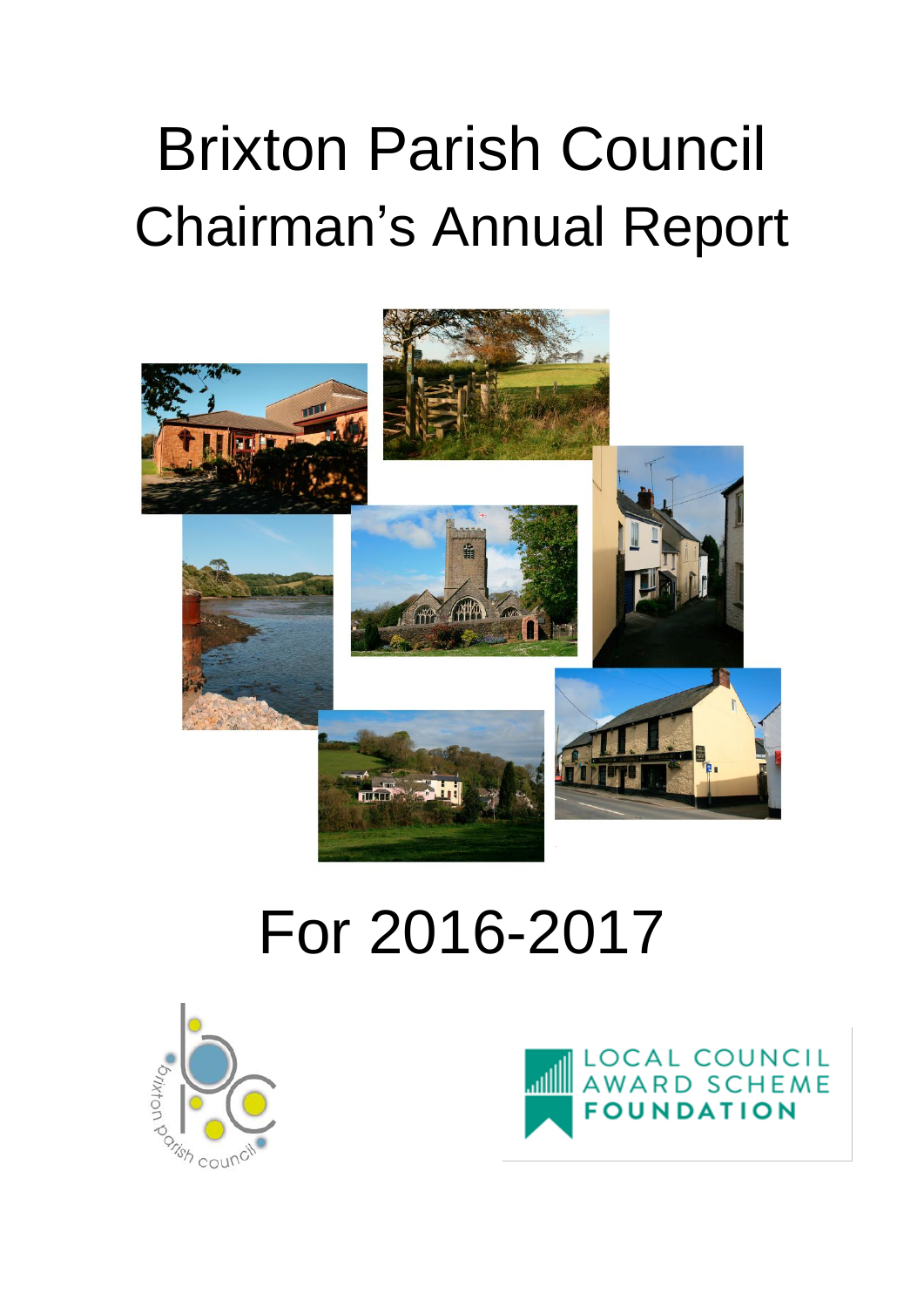## **Brixton Parish Council - Annual Report for 2016-2017**

2016 - 17 has been a year of considerable progress for Brixton Parish Council.

The new town of Sherford and Planning remains a major feature of our agendas. Representatives from the Parish Council - Michael Wills, Helen Williams, Brenda Huxtable, the clerk and myself attend regular Sherford Liaison Meetings which include Plymouth City Councillors, District Councillors and representatives from the Sherford Consortium. The Parish Council is part of the consultation arrangement by South Hams District Council for reserved matters for planning applications for Sherford. The Sherford Consortium is applying to the South Hams District Council for a variation to the original planning consent to take into account new technical approaches to design and building, managing the drainage for the new town effectively and using the topography to the benefit of the new houses. Building for Phase 1 has started and the first house has recently been occupied.

Cllr Helen Williams has been nominated by Brixton Parish Council to the Sherford Community Land Trust. This is an important role being part of the setting up of the Trust which will eventually be handed over to the residents of the new town. I would like to thank Helen for taking on this important role and for her tenacity in ensuring that the legal documents are fit for purpose now and in the future.

As a parish Brixton has been under considerable pressure from planning applications in the past 12 months for small and large developments with an application for a further 29 houses on the Canes Orchard development which was recently agreed at South Hams DMC and an application for over 60 houses at Stamps Hill which the Parish Council has objected to. In addition to this and throughout the year the Parish Council has been consulted by South Hams District Council on up to 40 planning applications most of which require a site visit of a minimum of 3 councillors. I would like to thank Councillors Ian Martin and Michael Wills for coordinating the arrangements for the Parish Council to respond to planning applications as part of the consultation process with South Hams District Council with informed recommendations and to thank those councillors who sometimes at very short notice attend site meetings.

Planning for the future remains a critical issue for this parish on the urban fringe of Plymouth. The Parish Council set up a Neighbourhood Plan Group in 2015. This group has met weekly throughout the year. This has been and continues to be a considerable time commitment for the group members and I would like to thank Ray Holland, Jon Capel, Greg Webb, Tony Steer, and Shirley Deeney for their time, commitment and enthusiasm to the process of producing Brixton's Neighbourhood Plan. A questionnaire was delivered to households in June last year and the results published in a report last July have informed the draft vision, objectives and policies for the emerging Brixton Neighbourhood Plan. These were the subject of public consultation earlier this month. The group is also consulting with local landowners. The group is in the process of starting to write the plan based on all the information you as a community have provided for us. On behalf of the NPG I would like to thank everyone for their comments and support they are very much appreciated and to the WI for producing refreshments at our consultation events.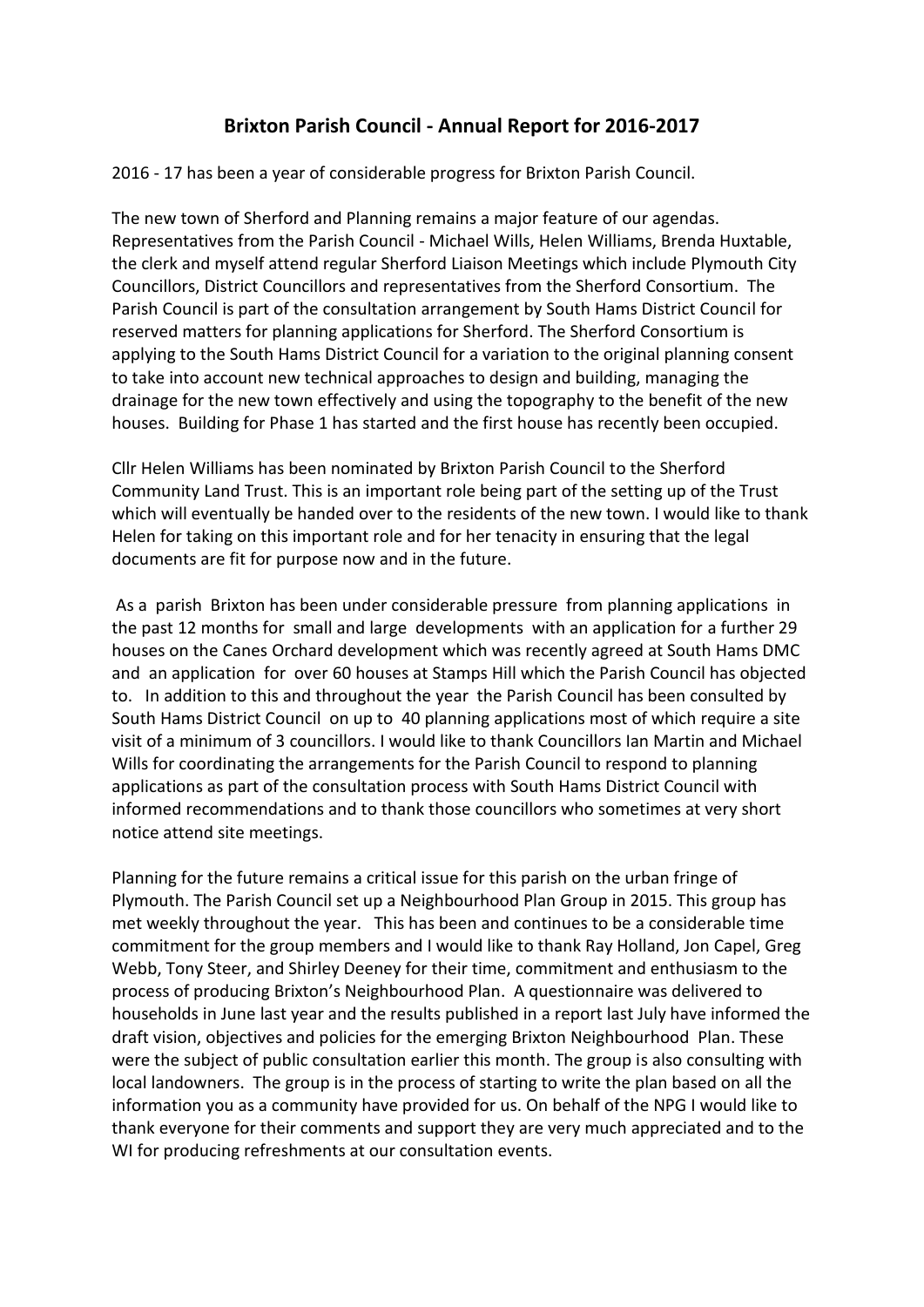The Traffic Management Group representing local people and Parish Councillors has met quarterly with Nick Colton, the local Devon County Highways Manager and Andy Potter PCSO to address issues affecting the safety of pedestrians, road users and environmental matters relating to traffic and the roads. I would like to thank Nick Colton and Andy Potter and the local residents for their time and positive contributions to the discussion on the main agenda items which include the condition of the roads, drainage, signage and speed in the village and through the lanes. It is good to get together to work out how to resolve issues constructively and collectively. Thank you to Roger Wakeham, Ian Calvert, Brenda Huxtable, Michael Wills and Kirstie for their support to this group.

Brixton Composters continues to be successful in the collection of green waste and creating an income for the community. Applications for funding are welcome. I would like to thank Councillor Gay Murch for representing the Parish Council on this group.

I would also like to thank Councillors Brenda Huxtable and Roger Wakeham who closely monitor our footpaths. We are grateful to local residents who walk the paths and have agreed to provide the P3 group (Parish Paths Partnership) with quarterly feedback on the condition of the paths so that repairs can be done promptly and the paths remain safe and accessible. Fly tipping continues to be a problem for the parish… through good liaison with Tim Pollard, South Hams Locality Officer fly tipping is dealt with promptly.

In Brixton village the Green and shrubbery at Brixton Lodge Gardens continues to look fresh and eye catching under the care of Mr Tony Davis and Mr Jack Gilbery. I would like to thank Mr Davis and Mr Gilbery for their time and interest in looking after the appearance of the village. The Parish Council completed the refurbishment of the 4 bus shelters during the year thank you to Councillor Roger Wakeham for co-ordinating this project and also to the Feoffee Trust and to Brixton Composters who have made financial contributions to their restoration. The Parish Council has agreed to purchase new entrance signs for Brixton promoting the village as in the South Devon Area of Outstanding Natural Beauty.

The Parish Council is part of the Dementia Friendly Parishes around the Yealm linking Brixton with the parishes of Wembury, Yealmpton, Newton & Noss and Holbeton which is in now in its 5th year and linked to over 70 people with dementia and their families across the 5 parishes. Maxine Kennedy, coordinator for the project was recently invited to speak at the national conference of National and Local Councils and afterwards the Chief Executive of NALC, Jonathan Owen, tweeted that her talk was 'inspiring'. This is national publicity for the 5 parish councils.

Councillor Roger Wakeham has represented the Parish Council at the Hele Trust and we have been represented at the Ivybridge and District Association of Local Councils by Cllrs Michael Wills and Helen Williams. Annual grants have been made by the Parish Council to South Hams CAB, South Hams CVS, The Samaritans, Ivybridge Ring and Ride, Yealm Brownies, DFPY, Yealmpton & Brixton Caring and Brixton Scouts and to St. Marys Church towards the lighting.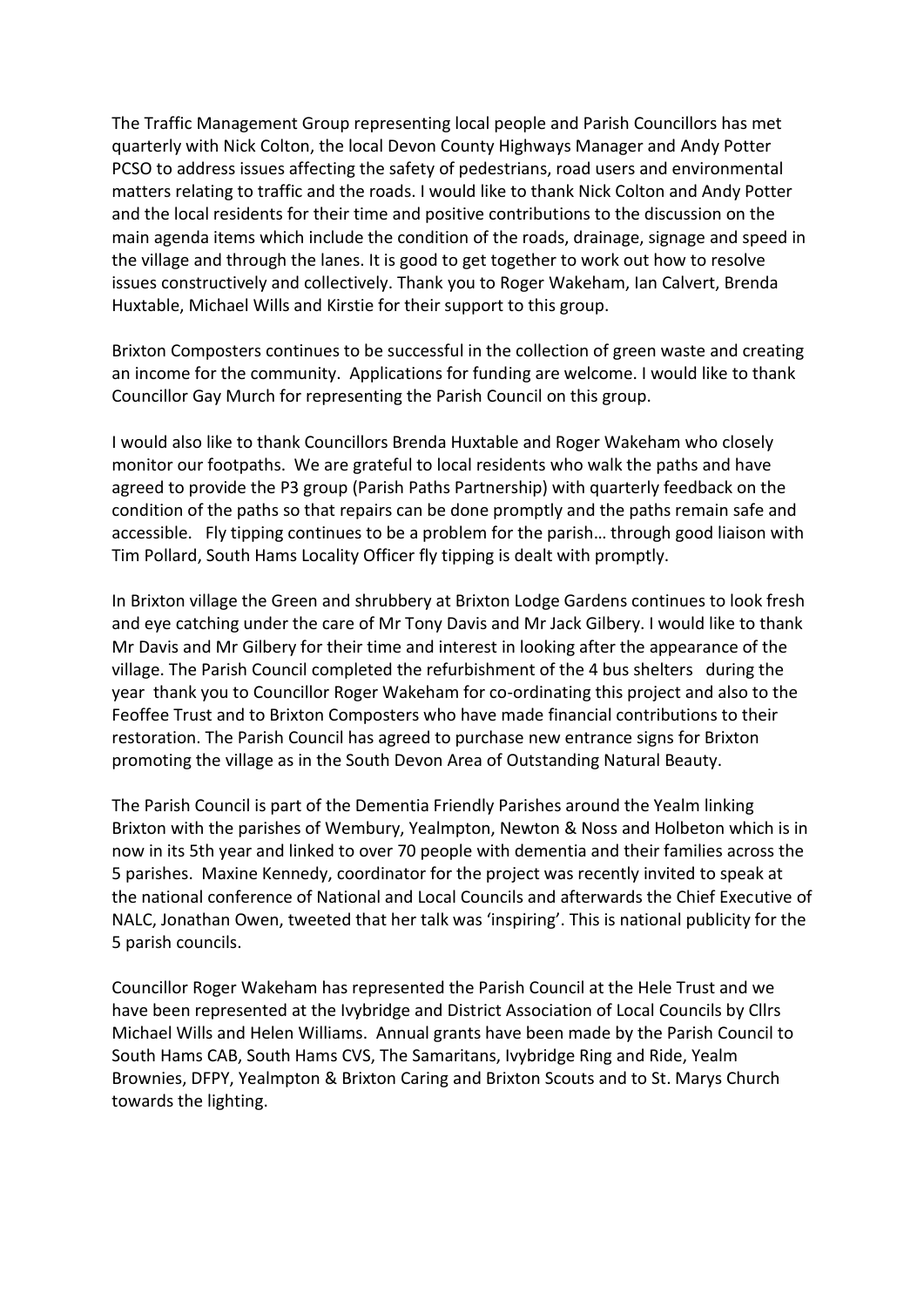The Parish Council continues to support St.Mary's School as an important community resource for our children, their families and for the community generally. Councillor Calvert and Williams are progressing ideas for the Parish and community to become 'bee friendly'.

During the year the parish council agreed having been approached by BT to adopt the 2 phone boxes in the parish – one in the village and the other at Brixton Torr. Negotiations are currently underway.

The village website, funded by the Parish Council and the Feoffee Trust, continues to be an excellent resource and source of information about what is happening in the Parish. I would like to thank Graham Searle for keeping the website up to date and relevant. The Parish Council posts notices on the 'I love Brixton' Face Book page so that we have as wide an audience as possible. I would also like to thank Councillor Ian Calvert for helping to promote the work of the Council on the Face book page. Under the requirements for parish councils to have greater transparency our clerk has set up a separate Parish Council website where all documents relating to the work of the Parish Council are available to view. The arrangements with the village website will remain the same and be reviewed annually. We now have our own Brixton Parish Council App. I would like to thank Kirstie for all her hard work in setting the website and App up modernising our communications.

The Parish now has a Community Emergency Plan and Community Emergency Team of councillors and local people led by Councillor Helen Williams. Helen has represented the Parish Council at County meetings about planning for emergencies and developing resilience in the parish. She has linked up with the Emergency Planning Councillor for Yealmpton PC and set up a joint meeting and joint training session in April so that the 2 parishes can work effectively together in an emergency. I would like to thank Helen for her diligent and enthusiastic approach to this important part of the life of our community.

In our Parish Plan 2012 we emphasised the importance of improving links for Carrollsland with the Parish Council. The Parish Council notice board at Carrollsland provides a link to the wider parish and we plan to hold a BPC meeting at Albion Oakes Club House this year.

The Parish Council continues to have a good working relationship with the Police PCSO Andy Potter. We welcome his attendance at our meetings and thank him for the efficient handling of issues we have brought to his attention… particularly where he has made personal contact with local people about their concerns.

Following the resignation of Patrick Loxdale in April 2016 BPC advertised and interviewed for a new councillor and we welcomed Joe Parish onto the Council. Joe has taken on the responsibility for providing some new equipment in the Brixstix play space and bringing some of the issues for the residents of Brixton Torr to our attention.

Sadly John Squire who had completed over 36 years as a District Councillor representing this Parish died last year. Councillors Dan Brown and Basil Cane represent Brixton at South Hams District Council. They continue to keep us informed about the considerable changes for District Council. We are grateful for their interest and their regular attendance at our monthly meetings.